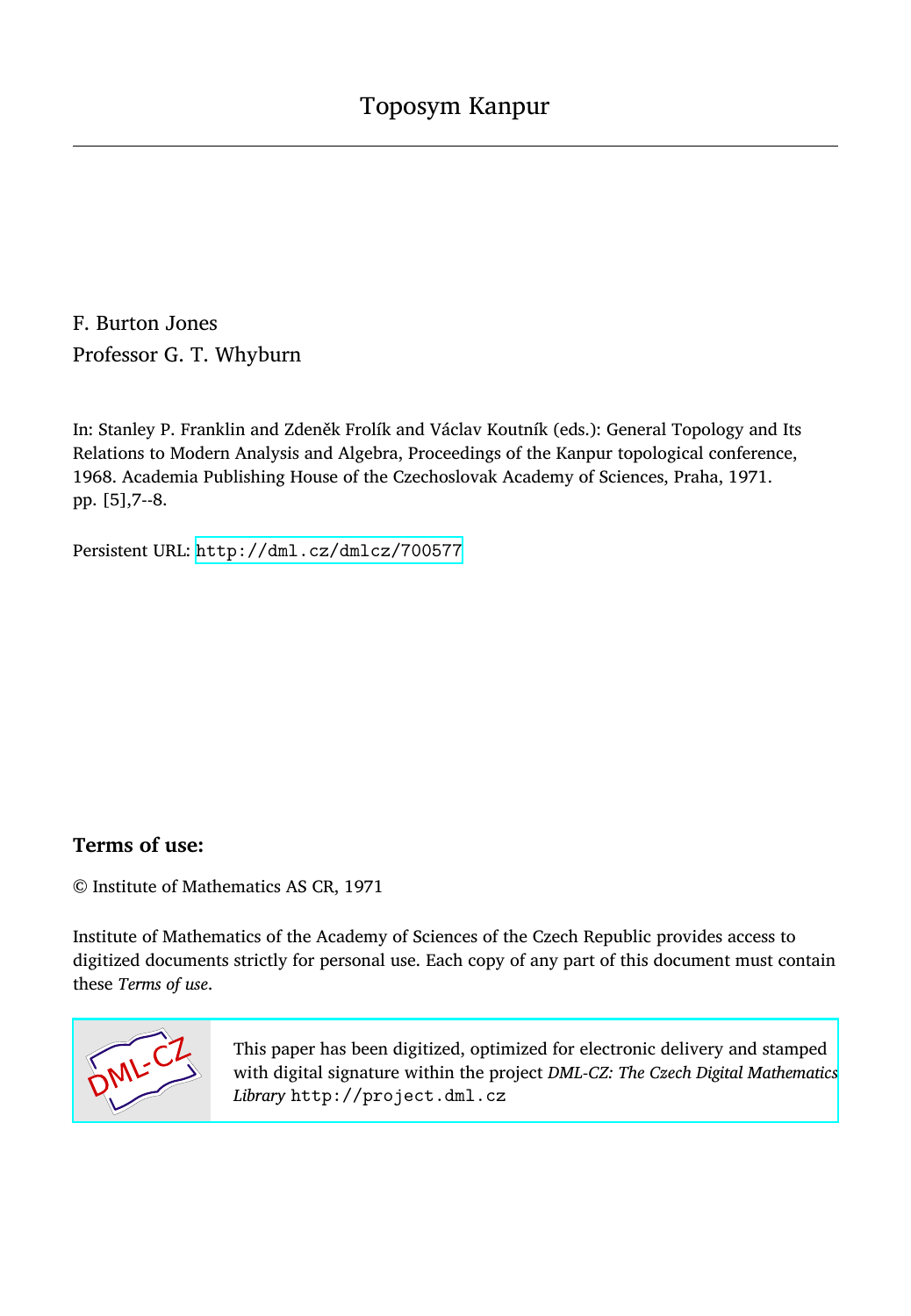

Professor G. T. WHYBURN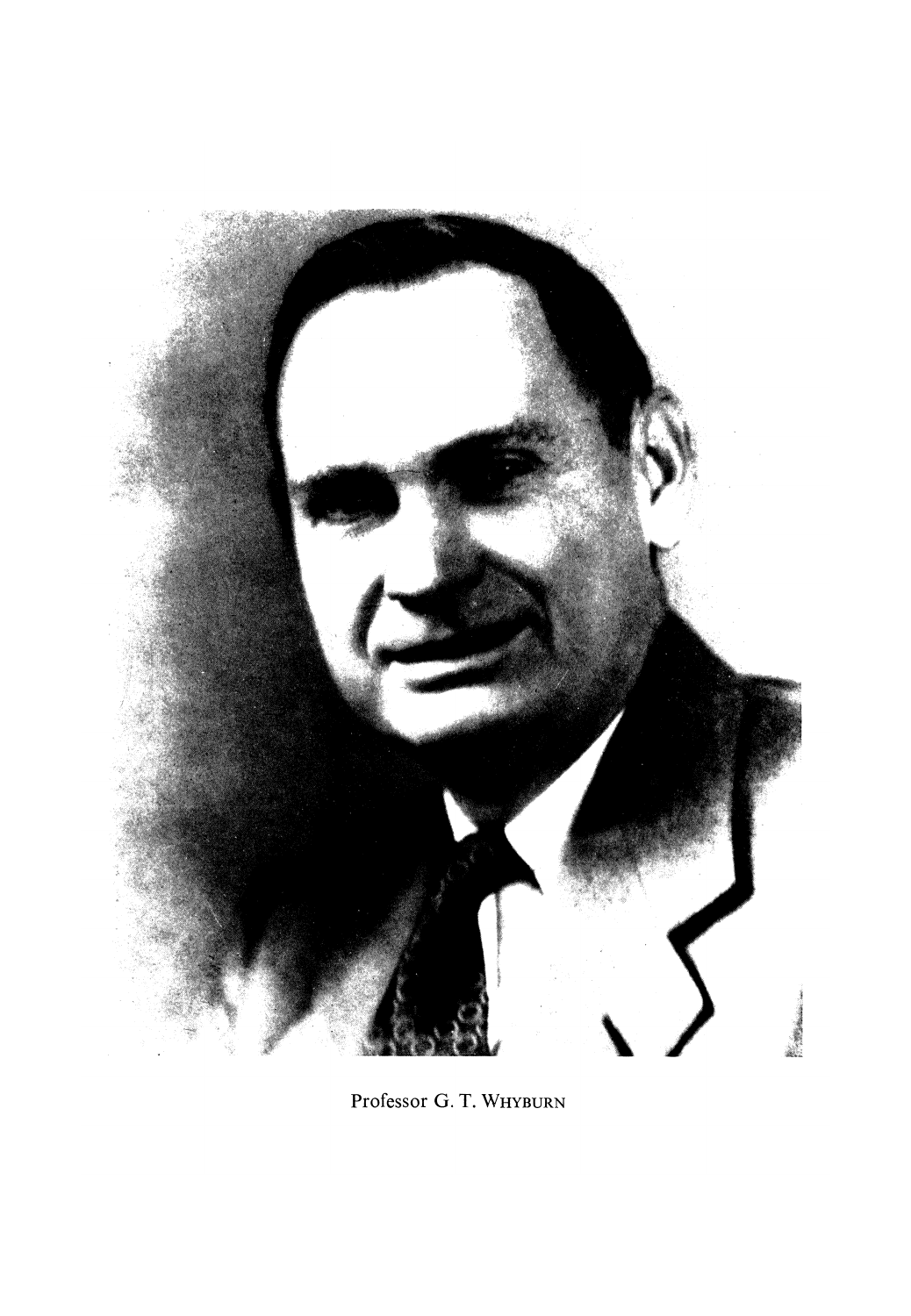It is with regret that we record the death on 8 September, 1969 in Charlottesville, Virginia, U.S.A., of GORDON THOMAS WHYBURN, who was the senior participant in the Kanpur Topology Conference.

Professor Whyburn was born in the farming community of Lewisville, Texas, on 7 January 1904, the youngest son of three boys and two girls in the family. As an undergraduate and as a first year graduate student at the University of Texas, he majored in chemistry. While he was an undergraduate he studied calculus, advanced calculus, and topology under Professor R. L. MOORE, and continued to the Ph. D. degree after deciding to devote himself to mathematics. He completed the Ph. D. requirements under Moore's direction in two years (one year after receiving the M. A. degree in Organic Chemistry). No wonder he expressed concern about not being able to think of research problems to work on. But he need not have worried. His probing and restless imagination led him to produce one hundred fifty research papers. Starting in the rapidly developing study of continuous curves (locally connected, connected sets), working alongside WILDER, AYRES, GEHMAN, ROBERTS and others, important results flowed out in a steady stream. Of this period, Whyburn's Cyclic Element Theory is possibly most notable and with more recent refinements is still being applied (to surface area problems, for example). But Whyburn's interests were gradually being turned in the direction of the properties and actions of mappings. This research culminated in his American Mathematical Society Colloquium Publications, Volume 28 (1942), entitled: *Analytic Topology.*  What is analytic topology? Rado (in his AMS Colloquium Lectures) said that it was topology that every analyst ought to know. In fact, Whyburn's interest in analysis never dimmed and, in separating the purely topological essence of analytic functions from the purely analytic, he was led to the discovery (which he shares with STOILOW) of the close connection with light open maps. Further research with this motivation produced the small monograph: *Topological Analysis* (1958).

Not all Professor Whyburn's energy went into research for he gave generously of his time to administrative work devoted to the welfare of mathematics. After a few years at Johns Hopkins he became Chairman of the Department of Mathematics at the University of Virginia, a post which he held for over thirty years. He served on many committees, both national and international. Some of these dealt with